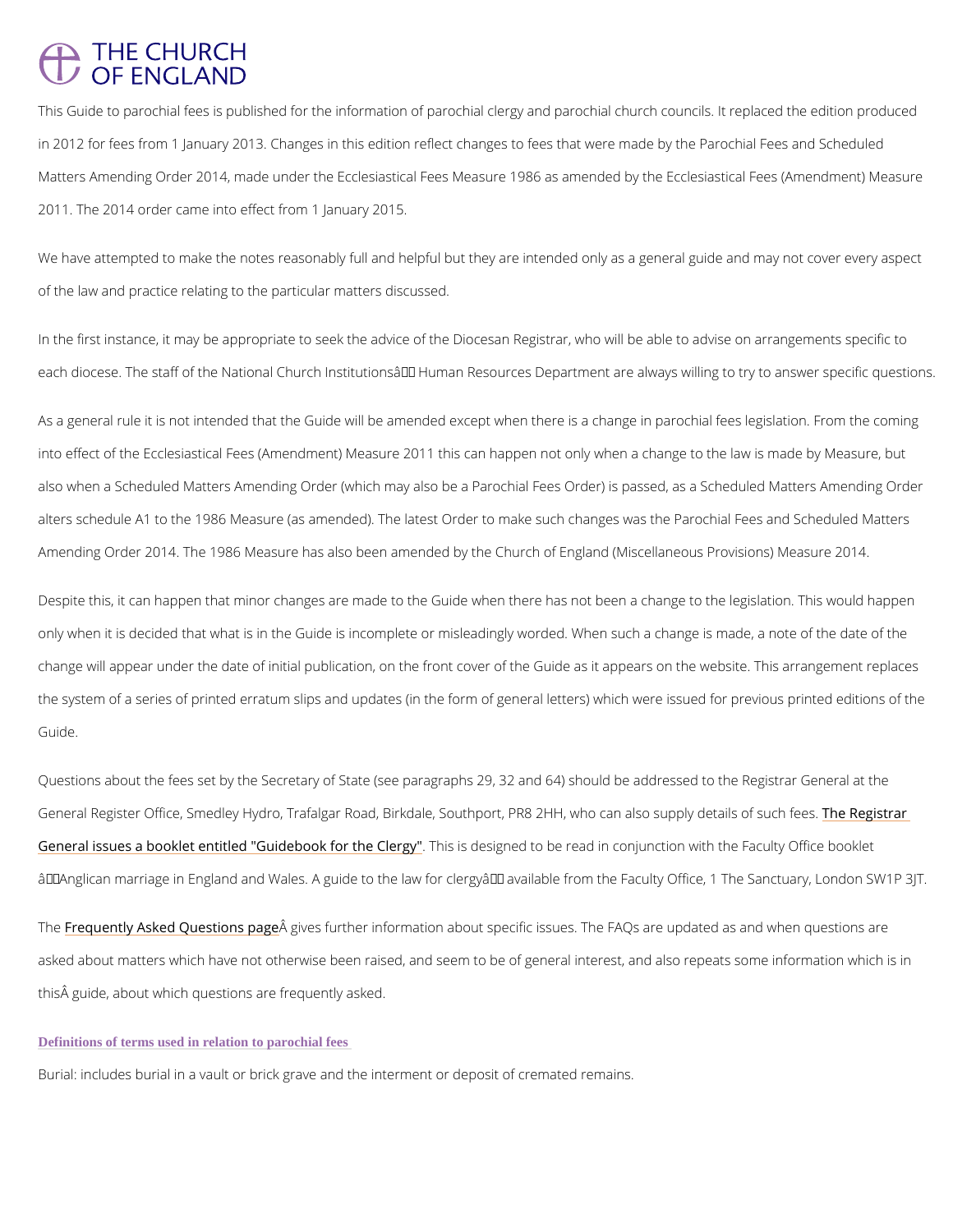Cemetery: a burial ground maintained by a burial authority. (Burial authority is defined in article 1 of Schedule 26 of the Local Government Act 1972 and means the local authority (or joint committee if two or more local authorities have agreed to work together) charged with the exercise of the functions of a burial authority).

Church: buildings in which services are conducted for which a fee is payable, including chapels which have been licensed or otherwise authorised under the 2011 Mission and Pastoral Measure or the 1949 Marriage Act, but does not include any church or chapel in or belonging to any extra-parochial place which is licensed by the bishop under the 1949 Marriage Act.

Churchyard: includes the curtilage of a church and a burial ground of a church, whether or not immediately adjoining a church.

Crematorium:  $\hat{a}$ Edy building fitted with appliances for the purpose of burning human remains, and shall include everything incidental or ancillary theretoâ III (s2 of the Cremation Act 1902)

Minister: used in this Guide to refer to the officiant but has a narrower definition in relation to a service performed in a crematorium or unconsecrated cemetery under the provisions of section 2 of the Church of England (Miscellaneous Provisions) Measure 1992.

Monument: includes headstone, cross, kerb, border, vase, chain, railing, tablet, plaque, marker, flatstone, tombstone or monument or tomb of any other kind.

Other lawful disposal of cremated remains: This means that cremated remains should be disposed of reverently in a churchyard or other burial ground of a parish, or on an area of land designated by the bishop for this purpose, or at sea.

Parochial fees: any fees prescribed in respect of any of the matters set out in Schedule A1 of the Ecclesiastical Fees Measure 1986, as inserted by the Ecclesiastical Fees (Amendment) Measure 2011 and amended by the Parochial Fees and Scheduled Matters Amending Order 2014. (An extract of Schedule A1 to the 1986 Measure, as amended, is attached as an annex to this Guide).

Particular search: a search made with a view to finding a specific entry about which the searcher has some knowledge and where the approximate date is known.

Separate occasion: on any occasion other than immediately preceding or following on from a service in church.

Immediately preceding: includes the day before the day on which the service, burial or cremation takes place.

Following on: includes the day after the service, burial or cremation takes place.

Â

 $\bullet$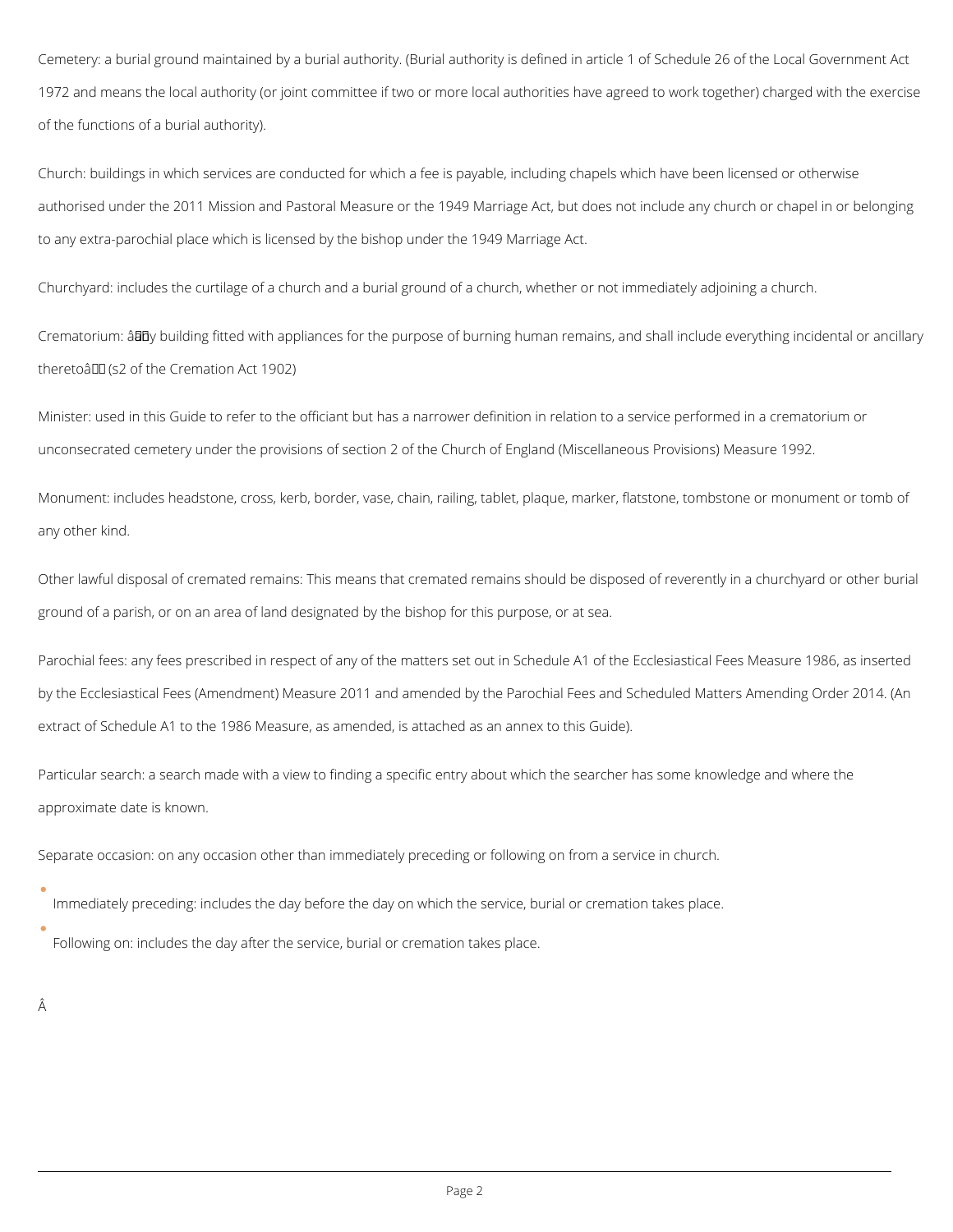#### **General**

- $^{\text{1}}$  In this Guide the Ecclesiastical Fees Measure 1986, as amended by the Ecclesiastical Fees (Miscellaneous Provisions) Measure 2014 and the Parochial Fees and Scheduled Matters Am Measure as amended  $a \in \bullet$ .
- $2 \cdot \hat{a} \in \infty$  Parochial feesâ $\in \bullet$  is the term used in this Guide for fees prescribed under the authority "parochial fees― in the Measure is â€~―parochial fees― means any fees prestc]n(iAbne extract from Schedule A1 to the Measure (as amended) is attached as an annex to this Guid marriages and funerals which an incumbent (i.e. rector, vicar or, in a team ministry, team re conduct. That is why, for example, no fees are prescribed for a service of prayer and dedic various  $\hat{a} \in \infty$  extras $\hat{a} \in \bullet$ , such as music, bells, flowers, etc. (see paragraphs 23 to 25).
- $3\cdot$ The term  $\hat{\mathbf{a}}\in\mathbf{c}$  minister $\hat{\mathbf{a}}\in\bullet$  is used in this Guide to refer to the officiant but has a narrower  $\mathfrak{a}$ crematorium or unconsecrated cemetery under the provisions of section 2 of the Church of
- $^{4}\cdot$ The 1986 Measure, as amended, uses the term  $\mathbf{\hat{a}}\,\mathbf{\hat{e}}\,\mathbf{\hat{e}}\cdot\mathbf{\hat{e}}$  as a general word for building payable, including chapels which have been licensed or otherwise authorised under the 201 Marriage Act, but does not include any church or chapel in or belonging to any extra-parocl 1949 Marriage Act.

 $^{5}$  The term  $\hat{\mathsf{a}}\, \in$  churchyard $\hat{\mathsf{a}}\, \in$  includes the curtilage of a church and a burial ground of a chu

# Â

[1] Section 10 of the 1986 Measure as amended

 $6\cdot$ The fees shown in the first column of the table of parochial fees are payable to the Diocesa arrangements from January 2013, some incumbents continue to be able to retain the DBF fe have satisfied three conditions. These are that:-

3/ he or she gave written notice to the bishop of the diocese before 1 January 2012 that he or while he or she remained in that post.

 $7 \cdot$ Only if all three conditions apply will the incumbent be able to continue to receive the DBF

### DBF fees

1/ he or she continues to be the incumbent of the benefice he or she held on 1 July 2011,

2/ he or she had not signed a Deed of Assignment of fees in favour of the DBF, and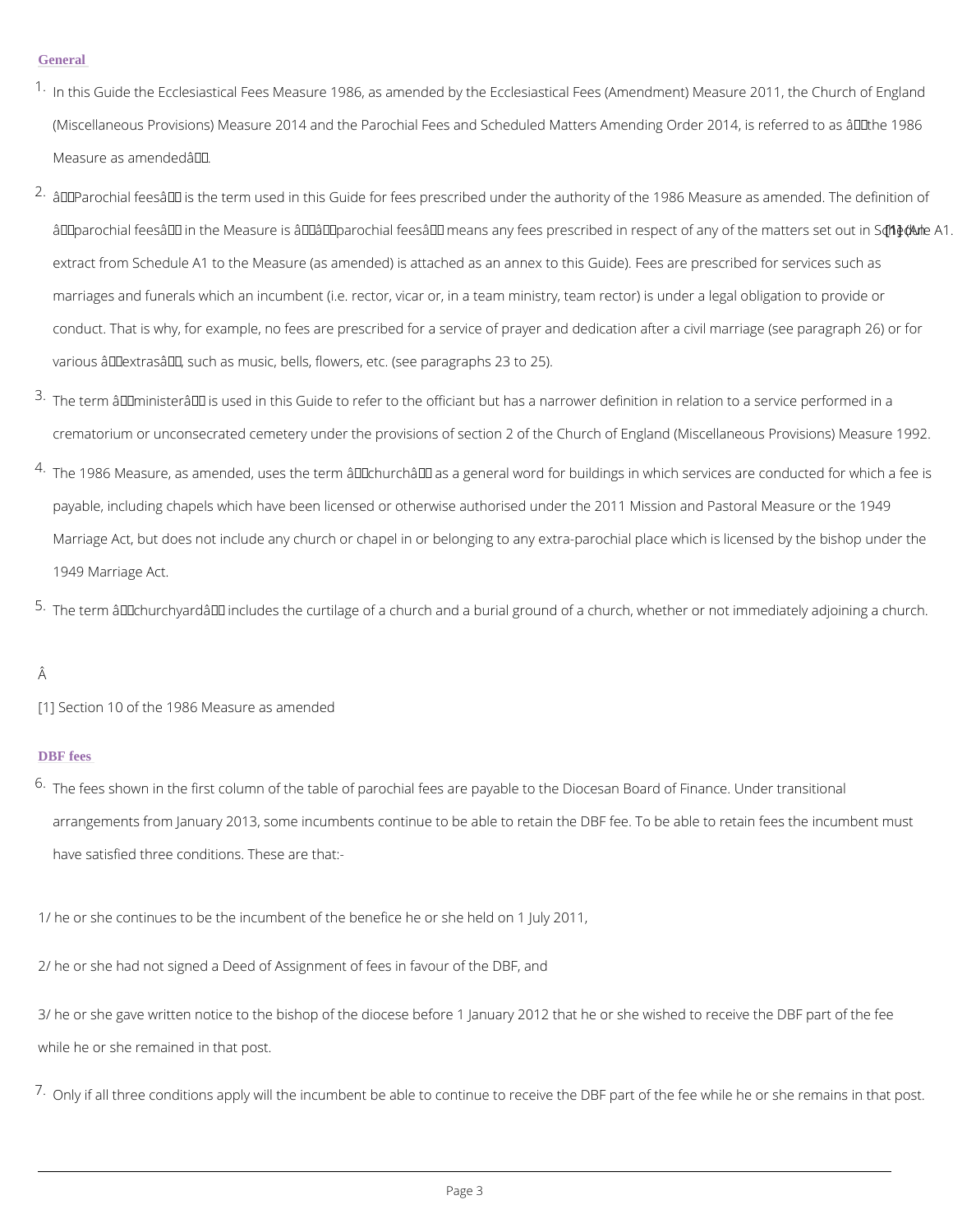$^8\cdot$ The DBF can direct either generally, or in particular cases, that any fee, or part of a fee w to a minister performing the service. Whether it issues such a direction, and what the direc  $9.$ Sometimes it is not clear which DBF is entitled to the DBF part of the fee. Section 1(7) of the  $9.$ 

i) where the fee relates to a burial or funeral service which takes place in a church or churc diocese in which the church or churchyard is situated,

(ii) where the fee relates to a burial or funeral service which takes place otherwise than in a finance of the diocese within which the deceased was a parishioner, provided that, where the diocese, the fee shall be shared equally between each of the diocesan boards of finance, and construed in accordance with the definition of  $\hat{a} \in \infty$  parochial church councilâ $\in \bullet$  (see paragrap and "parishioner― shall have effect accordingly, and

(iii) in any other case, it is the diocesan board of finance of the diocese where the service o

 $^{\text{10}}$  The fees shown in the second column of the table of parochial fees are payable to the paro regarded as a contribution toward the cost of the general upkeep of the church and churchy prescribed fees are not, however, intended to include any payment for "extras―. (For paragraphs 18 to 21. For clergy travel expenses to and from funerals see paragraph 42.)

 $11$  Sometimes it is not clear which PCC is entitled to the PCC part of the fee. Section 1(7) of

(i) where the fee relates to a burial or funeral service taking place in a church or churchyard churchyard is situated,

(ii) where the fee relates to a burial or funeral service which takes place otherwise than in a on whose electoral roll the deceased was entered, provided that where the deceased was ent the fee shall be shared equally between each of the councils of those parishes,

(iii) where the fee relates to a burial or funeral service which takes place otherwise than in

entered on any electoral roll, it is the council of the parish where the deceased had his or h

(iv) in any other case, it is the council of the parish where the service or other event to whid

### The parochial church council's fees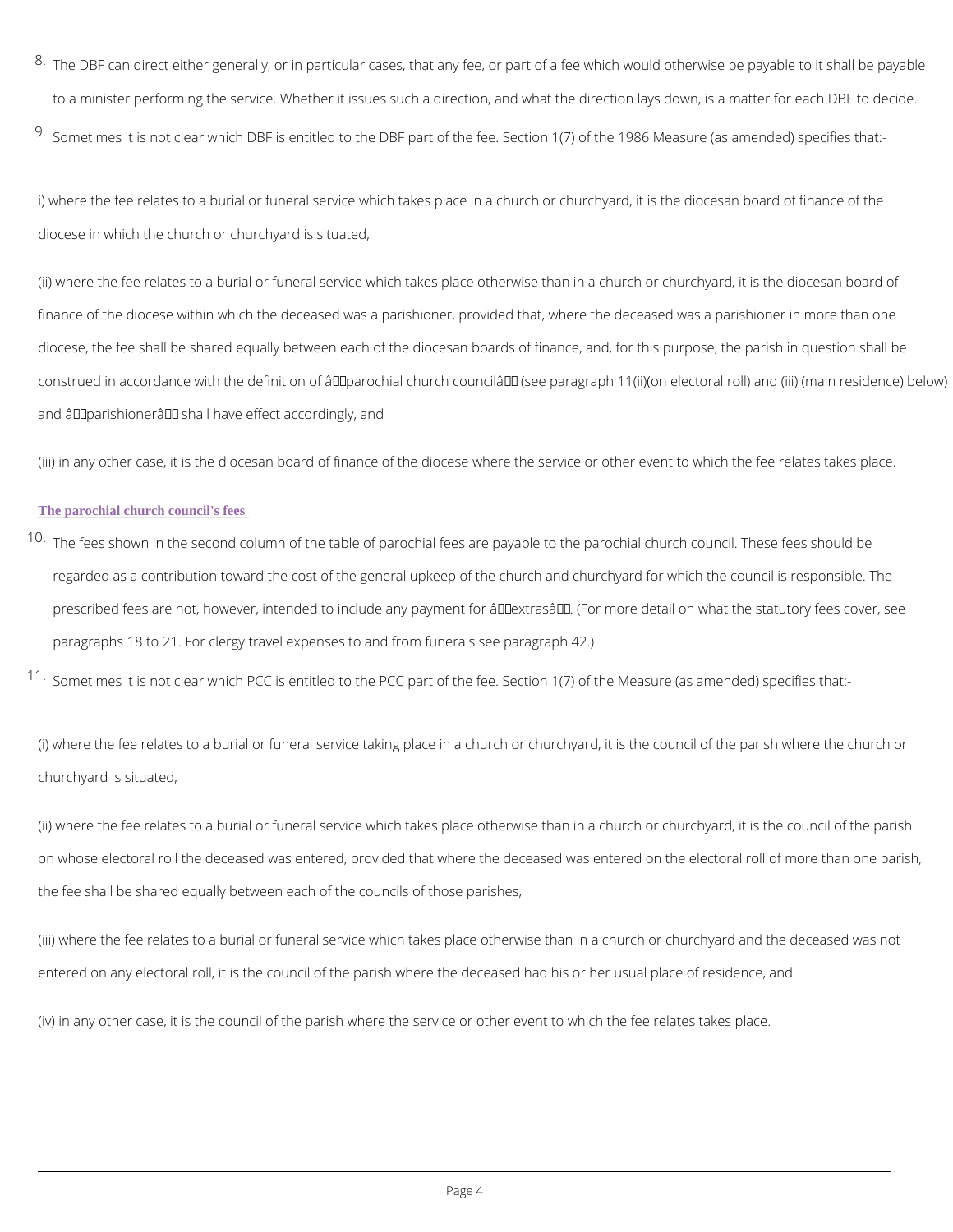12. There is no provision for variable charges according to the size of the building. It is sug through inviting additional (voluntary) donations, following consultation in every case with th working group that suggested this approach had in mind situations where exceptional costs w where the service was to be televised.

 $^{\text{13}}$  Parochial fees for a parish of which a cathedral is a parish church, which would otherwise the corporate body of the cathedral.

#### Fees for services at cathedrals which are parish churches

 $14$  From time to time a situation may arise where an incumbent/priest in charge or parochial ch The 1986 Measure, as amended, gives the incumbent/priest in charge a right to waive the D she so chooses. The PCC has always had the right to waive its part of the fee.

 $15$  In deciding what to do the following need to be borne in mind:-

### Waiving parochial fees

 $1.$ Parochial fees have been approved by the General Synod and Parliament; they are legally payable;  $2\cdot$ If an incumbent/priest in charge waives the DBF fee the diocese will in most cases have to extra funds will have to be provided by the parishes;

- $3\cdot$ The incumbent/priest in charge has a right to waive the DBF fee "in a particular caseâ€ issue a general, blanket waiver of fees in the parish. There is not a statutory requirement waiving the DBF fee, but, if an incumbent/priest in charge or PCC is considering whether to guidelines laid down by the diocese. The incumbent/priest in charge should be able to acco
- $16$  The incumbent/priest in charge also has a right, after consulting the churchwardens of the particular case $a \in \bullet$ .
- $17$  The Archbishopsâ $\in$ <sup>TM</sup> Councilâ $\in$ <sup>TM</sup>s advice is that the power to waive fees should only be ex understandable that some clergy have been known to waive fees for those who are long-sta

believes, however, that this practice should not be encouraged.

Costs and expenses included in parochial fees

 $18$  A Parochial Fees Order can specify costs and expenses which are to be included in a paroc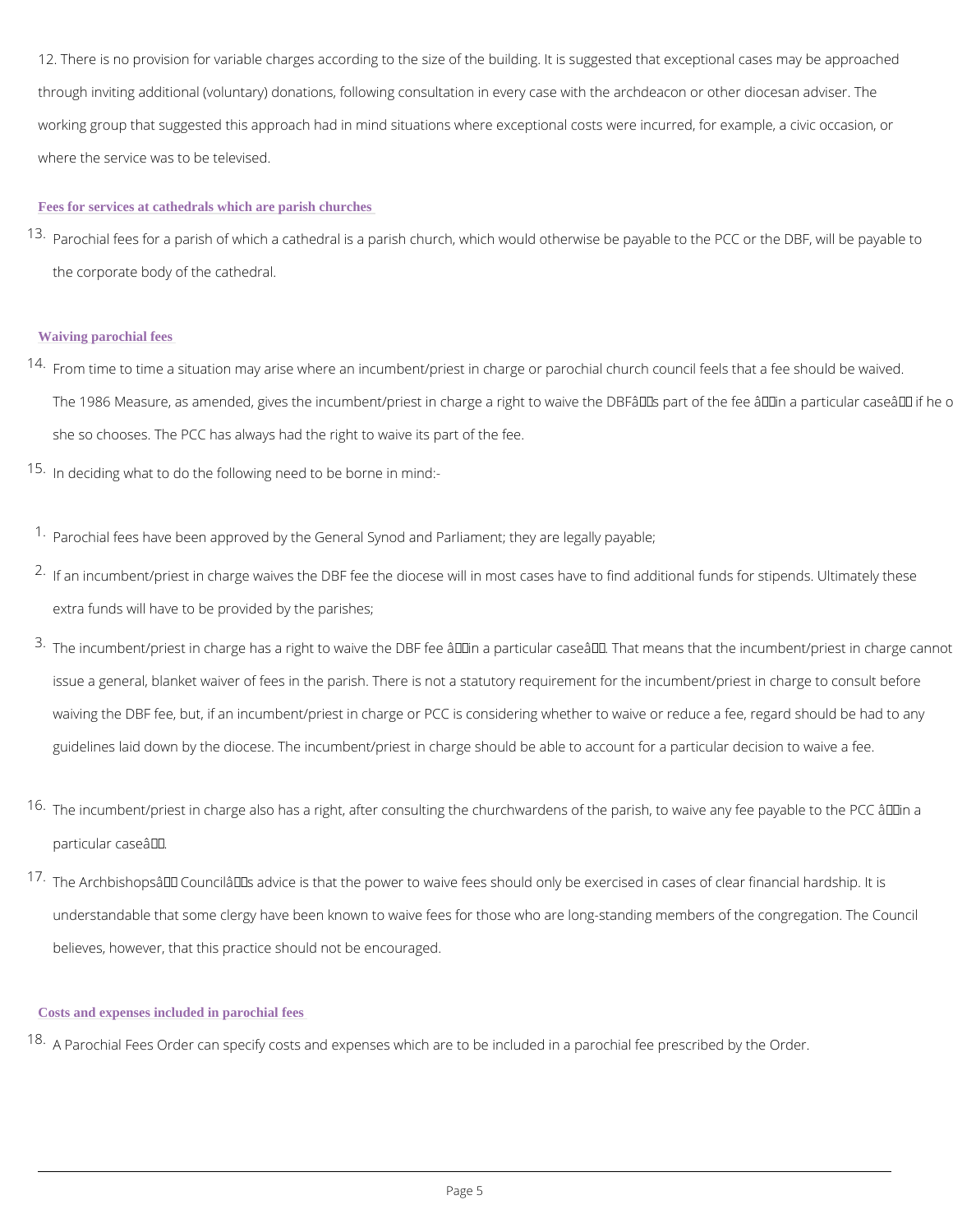- $19$  The 2014 Order specifies that the parochial fees for marriage services and funeral services in respect of routine administration, including arranging dates and times and the making of and light[ngActcordingly, it is unlawful for an incumbent or PCC to impose any additional charges for lighting it in connection with marriage services and funeral services in church.
- $20 \text{ T}$  arrive at the level of fees to include routine administration, making the church available services, the PCC fees have been calculated to include a location/building element based o and maintenance of church buildings and the number of hours in use, an element for admini pay, and an element for the cost of lighting. PCC fees for burials and monuments include a maintenance of the churchyard.
- $21$  The cost of heating and providing for the services of a verger are not covered by the statut

# Â

[1] article 2 of Schedule 2 to the Parochial Fees and Scheduled Matters Amending Order 2014

 $22$  Statutory parochial fees are due on the performance of the office. Clergy cannot refuse to account of non-payment of the fee, or any advance payment in respect of the fee. However, is recoverable under law.

## "Extras― and special services

# $a \in \infty$  Extras  $a \in \bullet$

 $^{2\,3}$  Parochial fees do not include payment for  $\hat{\mathbf{a}} \in \mathbf{\infty}$  extrasâ $\infty$ . Examples of the items for which a

# When fees are due

# \* heating;

\* the services of a verger;

- \* the services of an organist, choir or bell-ringers;
- \* sheet or recorded music that has to be specially purchased;
- \* the provision of recorded or taped music;
- \* the taking of films, video or sound recordings (where permitted);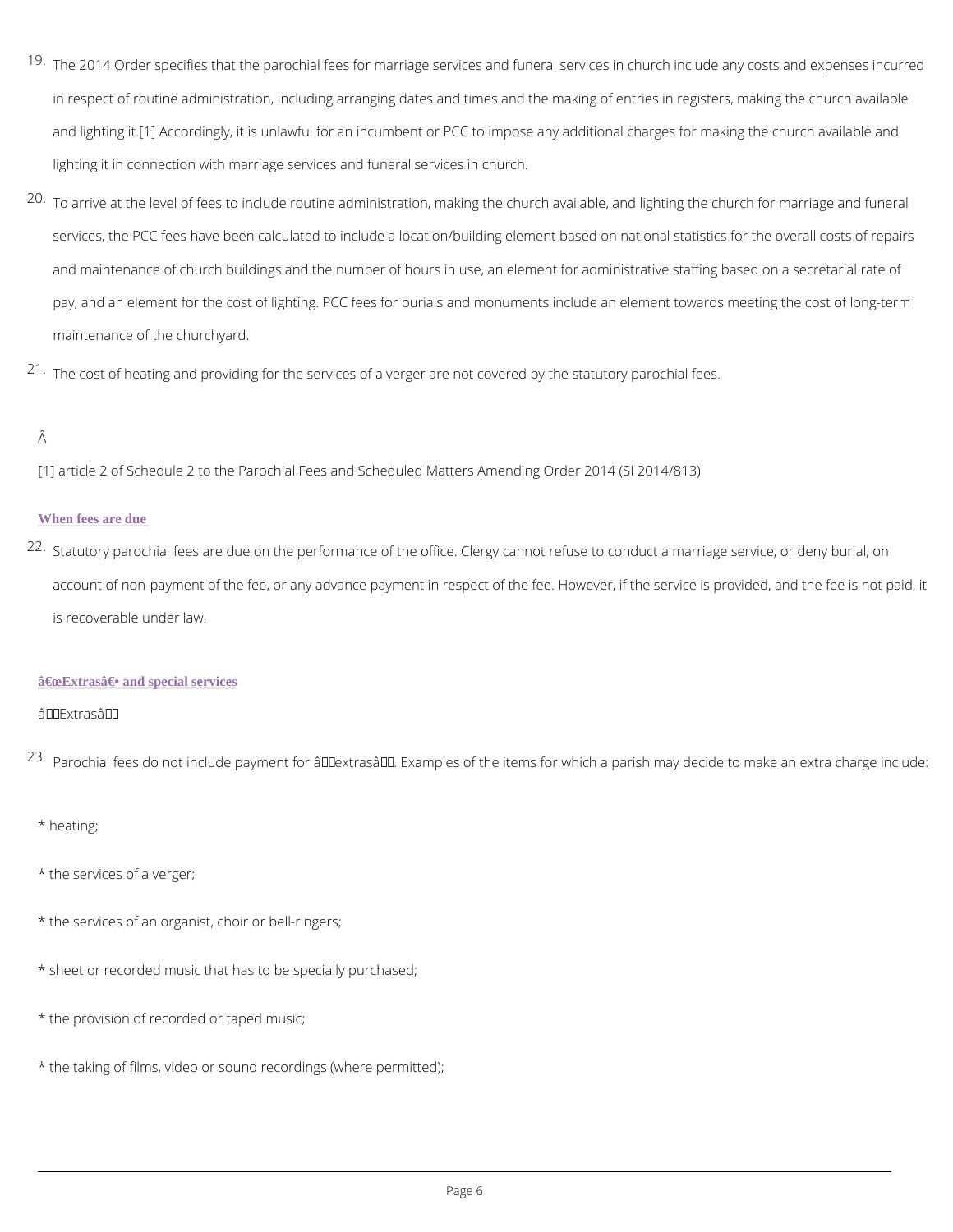\* flowers;

\* special furnishings.

Note: This list is not intended to be exhaustive or prescriptive.

 $^{2\,4}$  Charges for  $\hat{\mathrm{a}}\,\epsilon$   $\mathrm{ce}$  extras $\hat{\mathrm{a}}\,\epsilon\bullet\,$  are normally payable to the parochial church council or to the pe The level of such charges is a matter for local agreement, from time to time, between the in should take account of any guidelines laid down by the diocese.

 $2.5$   $\hat{a}$   $\epsilon$   $\in$   $c$  an only lawfully be charged for items over which those receiving the ministr can generate much needed additional income from  $\hat{a} \in \text{ce}$  extras  $\hat{a} \in \cdot$  the charges need to be bo

 $\hat{a} \in \infty$  Extras  $\hat{a} \in \cdot$  should never be imposed by the incumbent or PCC where those paying the fees  $\hat{a} \in \text{ce}$  extras  $\hat{a} \in \bullet$  in question.

The following advice is offered.

(a) Information should be provided that is absolutely clear about the level of any charges an itemised breakdown, which can be agreed before the service with those who have requested i forwarded to the funeral di<mark>Cehout por he Shuspipot</mark> hiften HAuban itemised form for marriage fees, prepared b

(b) In respect of heating, whether or not to have heating, and how much would be charged, if raised with the person or persons paying for the service, in discussions before the service ta supply heating regardless, and then present the person or persons paying for the service wit PCC which did so would have difficulty in showing that it was legally entitled to claim the su

(c) In respect of vergers, the deployment of the verger and how much any charge would be, a among the issues raised with the person or persons paying for the service, in discussions be inappropriate for the PCC to deploy a verger regardless, and then present the person paying extra charge. Again, a PCC which did so would have difficulty in showing that it was legally

(d) The guidance offered by the Royal School of Church Music, Incorporated Society of Music

others such bodies should be taken into account when setting the levels for extra charges fo

may wish to know that guideline figures for organists' remR**onaraSconocalre** fa**Q auleabel e MinessinG lohse**, Salisbury, Wiltshire SP1 2EB).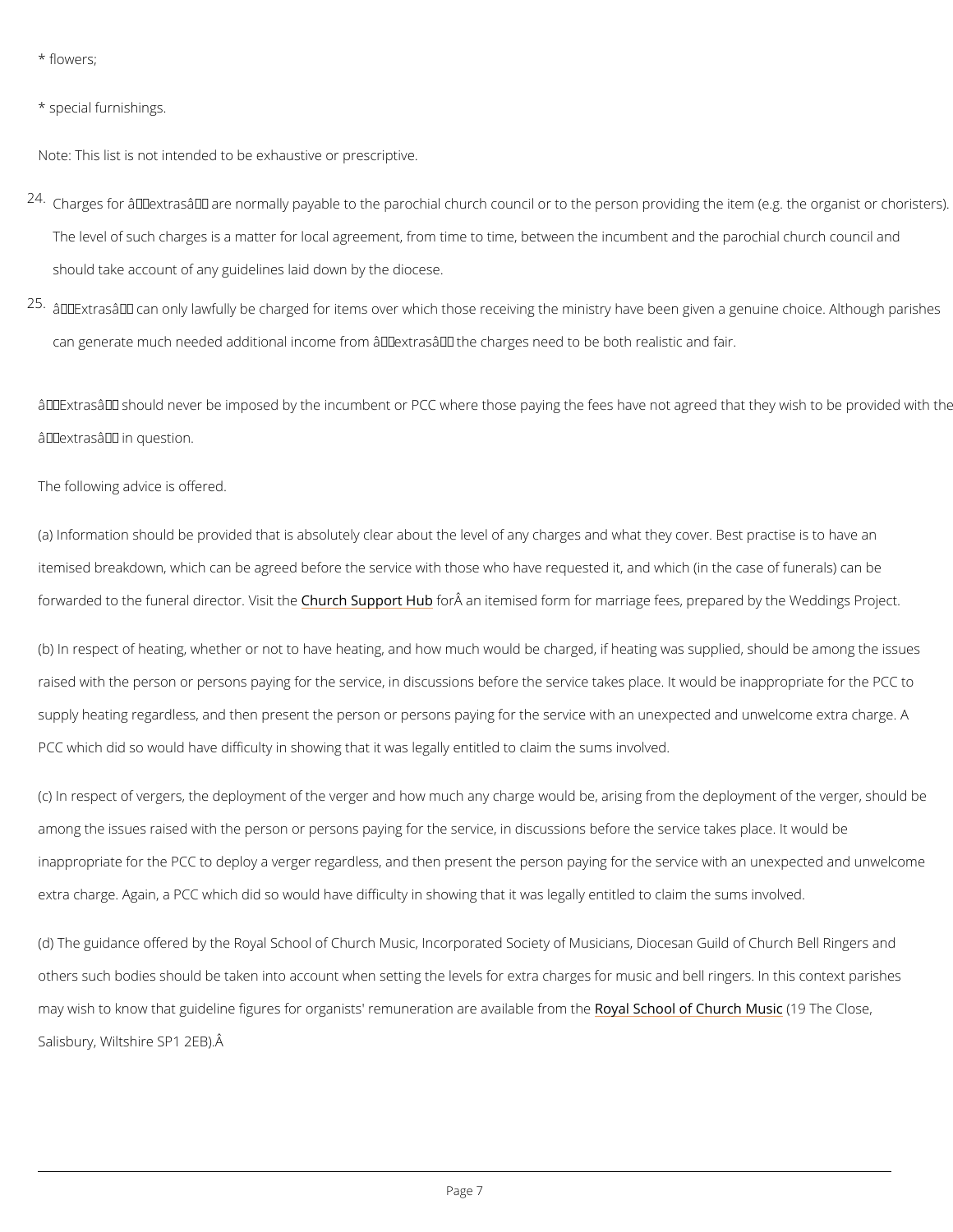i. For employed church musicians, the entitlement to receive fees should be clearly addresse contracts are availa **Q eg amoinst the blication** & website

ii. Any entitlement to receive a fee even when another person (e.g. a family friend) plays the made clear to those who ask permission for someone other than the church organist to play f misunderstanding and friction.

iii. Entitlement (or not) to an additional fee when a service is recorded/filmed should also be those seeking a service.

(e). A PCC must make sure that proper records are kept of all payments for audit and other purpose. receiving payments who are not on the PCC's payroll, that they, not the PCC, are respons purposes.

- $26$ <sup>A</sup> charge may also be made for special services (e.g. memorial services or services of pray recommended that the charge for a special service should, where possible, be based on the marriage service.
- $^{27}$  Details of the amounts payable for  $\hat{\mathbf{a}} \in \mathbf{\infty}$ extras $\hat{\mathbf{a}} \in \mathbf{\bullet}$  or special services should be made known and (as stated above in Para 25(a) it is recommended that the  $6$ mount Sssippor $\hat{P}$ d flotenbatet mink to d. itemised form for marriage fees, prepared by the Weddings Project.

### **Baptisms**

 $^{2\,8}$  No fee is payable for the administration of baptism, under the provision of the Baptismal Fe payable for a certificate issued at the time of baptism. It is maedansclae acreiniftihe ad  $2@p4$  Off other the register of baptism, in the form prescribed by the Parochial R[elighTsebesrsaraeno**il Ro**copornedsschMilbeoanstufno

a formal, legal certificate of bapAti**sene as cathsoor stpenceisfied for a â€~short' certificate under** 

1961. No fee is specified for the issuing of  $\hat{a} \in \tilde{a}$  souvenir cards $\hat{a} \in \tilde{a}$  that do not comply with t

Overall, clarity of information is the key.

# Â

#### Special services

Measure or the 1961 Measure and thus have no status in law.

 $29$  A fee prescribed by an Order made by the Secretary of State is also payable to an incumbe

baptism.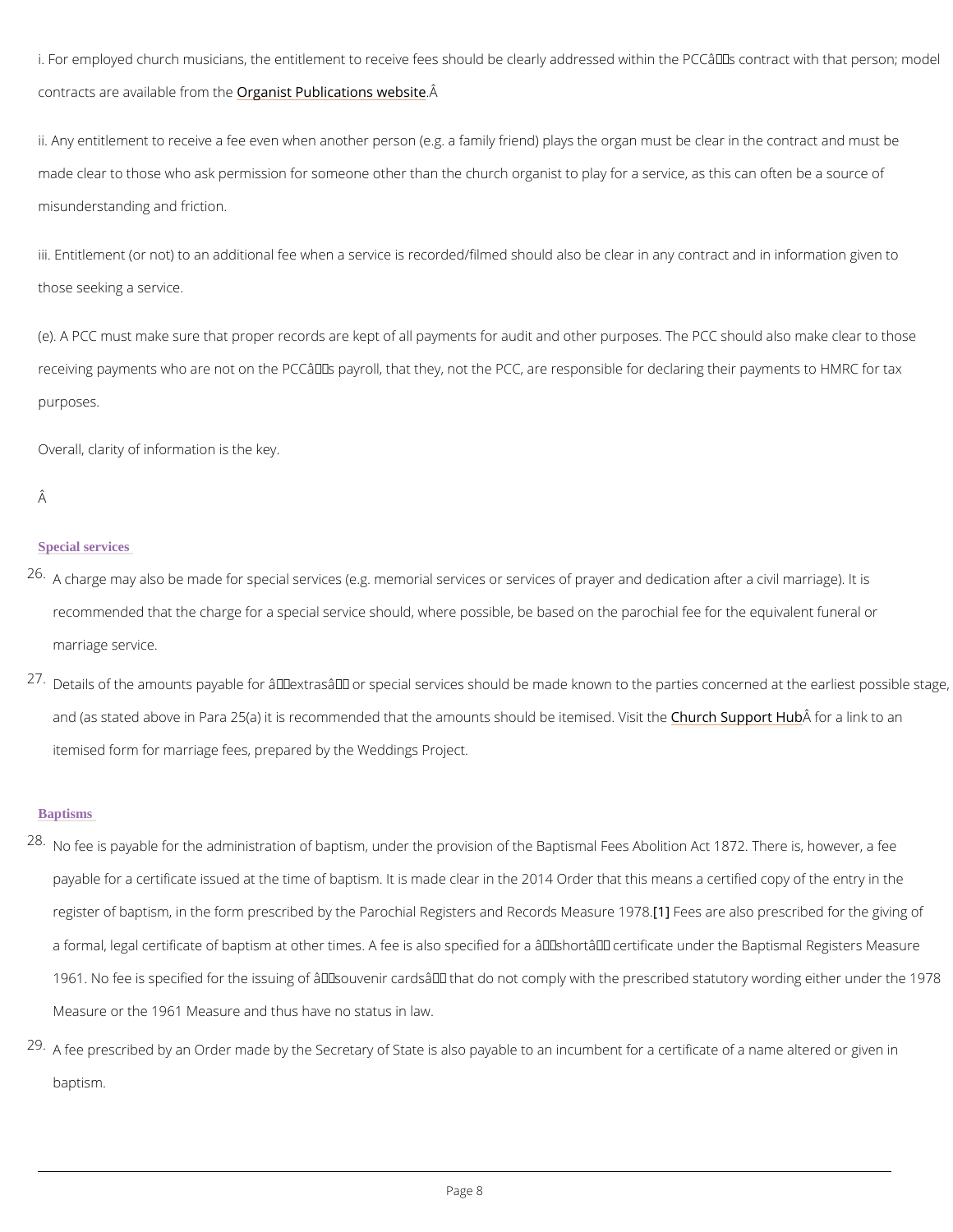[1] article 2 of part 2 of the schedule to the Parochial Fees and Scheduled Matters Amending

### Marriage fees where a chapel is licensed under the Marriage Act 1949

 $30$  A Bishop may grant a licence for marriages to be solemnised in a public chapel. In the past the payment of fees. Where such a licence prescribes a fee for the solemnisation of a marr also prescribed, it is now the parochial fee that should be paid rather than the fee laid dow amended, fees apply as set out in paragraphs 6 to 12 above.

 $31$  Where a church or any building or part of a building licensed for public worship has been d worship, parochial fees will apply to any funeral or marriage services held in that centre of 12 above.

#### Marriage Fees where there is a parish centre of worship

## Fee for marriage certificate

32. A fee prescribed by an Order made by the Secretary of State is additionally payable to th

# Â

 $3\,4$  The DBF fee for a service in church is lower than that for a service in a cemetery or crema with long-standing policy approved by the General Synod, and reaffirmed in 2012, parochial the total fee payable for a funeral service held in church will be no greater than if it is hel of the DBF fee plus the parochial church council's fee for a service in church is the same a crematorium. The object is not to deter the family, on grounds of cost, from seeking a fune opportunities that that can provide.

 $^{\text{35}}$  However, there is a fee payable for a short committal in a cemetery or crematorium immedia

#### Itemised Form for wedding fees

 $33$  The Weddings Project haans op mulbihies hif wow to minimiple used for marriages.  $\hat{A}$ 

#### Funerals: the concept of a  $\hat{a} \in \hat{c}$  couniform fee $\hat{a} \in \hat{c}$  for funeral services

service in church. See paragraphs 47 to 49.

Stillbirths and deaths of persons who die within sixteen years after birth

 $36$  No fee is payable for the burial of a stillborn infant or for the funeral or burial of a body,  $\mathfrak c$ 

of a person who dies within sixteen years after birth.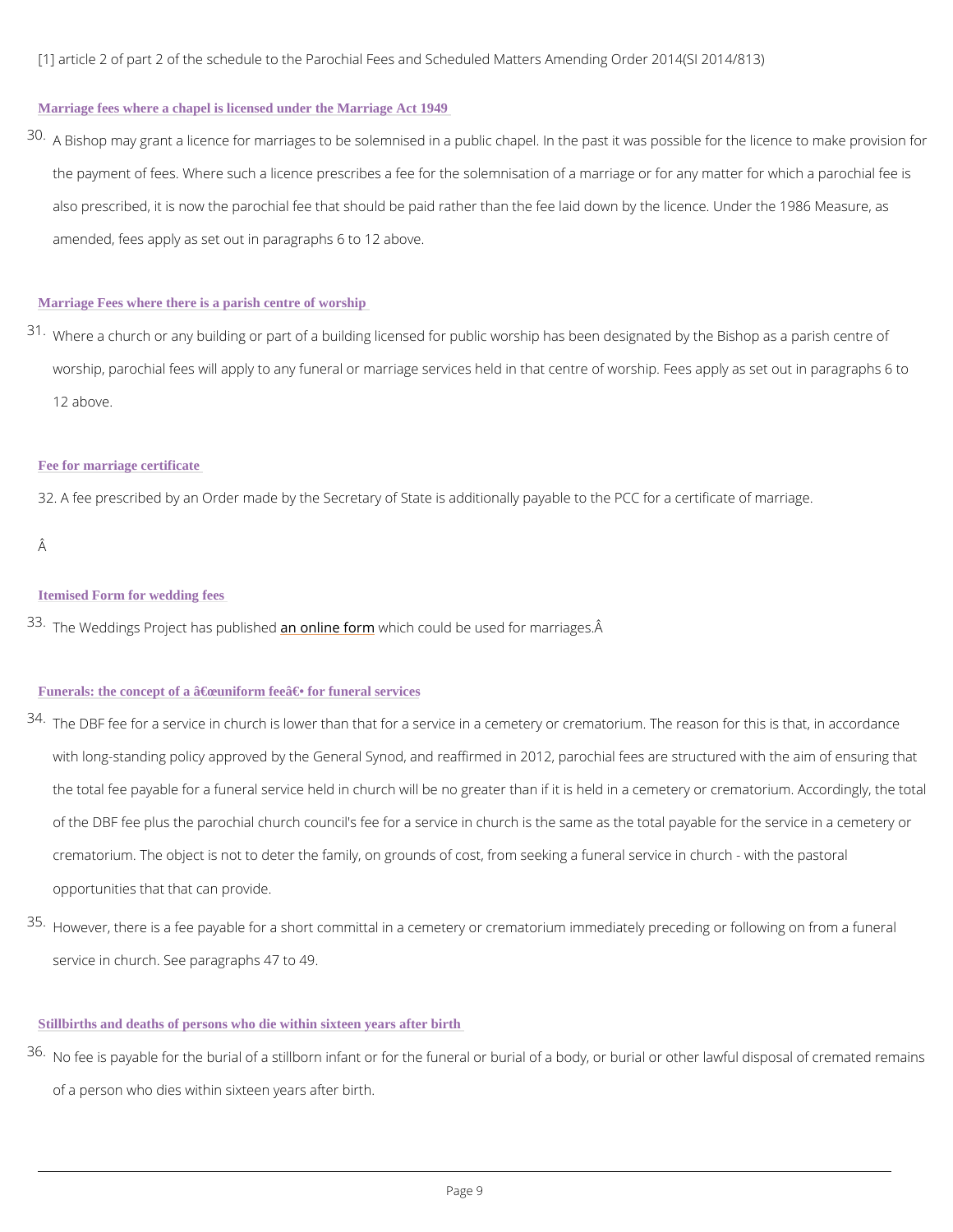37. Parochial Fees are legally payable to the DBF and PCC for funeral services if a clerk in officiates at the service (except for a small number of incumbents on transitional arrangement to the incumbent).

#### PCC fee for funeral service at a crematorium or public burial authority cemetery

 $38\,$ There is an element, payable to the PCC, in the parochial fee for parish administration in r public burial authority cemetery. This reflects the principle behind the calculation of fees t costs of ministry and the likely number of hours needed to provide the service. An element parochial fees, and so is included in the fee for a service at a crematorium or public burial to the PCC in the making of arrangements for a service.

- $39$  The person in charge of the funeral arrangements is responsible for the payment of the fee cemetery or crematorium. Where, by custom, a burial authority has arranged with local cler it may do so.
- $40.$ Statutory parochial fees are due on the performance of the office. Clergy cannot refuse to account of non-payment of the fee, or any advance payment in respect of the fee. However, is recoverable under law.

#### Payment of funeral fees and expenses

#### Privately owned cemeteries and crematoria

41(a) Fees specified in the table do not apply to privately owned cemeteries if they were est their own provision for fees. So, parochial fees are not payable for funeral and burial servic practice, fees at the same rate as parochial fees may be payable in such privately owned cer

41 (b) All crematoria are subject the same legislation. Fees, payable to DBFs and PCCs, are privately owned crematoria, as well as local authority crematoria where the servicoer ibny qaued sutli

Clergy travel expenses to and from funerals

42. Often, the person in charge of the funeral, wherever it may be held, makes suitable arran

from that place, and to and from the place where the interment takes place. If this does not

travelling expenses that may necessarily and reasonably be incurred. (The Secretary of the I

any mileage rate generally adopted in the dihoecePsaero)cbsiead Ehxepebnosoksteotf the Clergy –,a Guide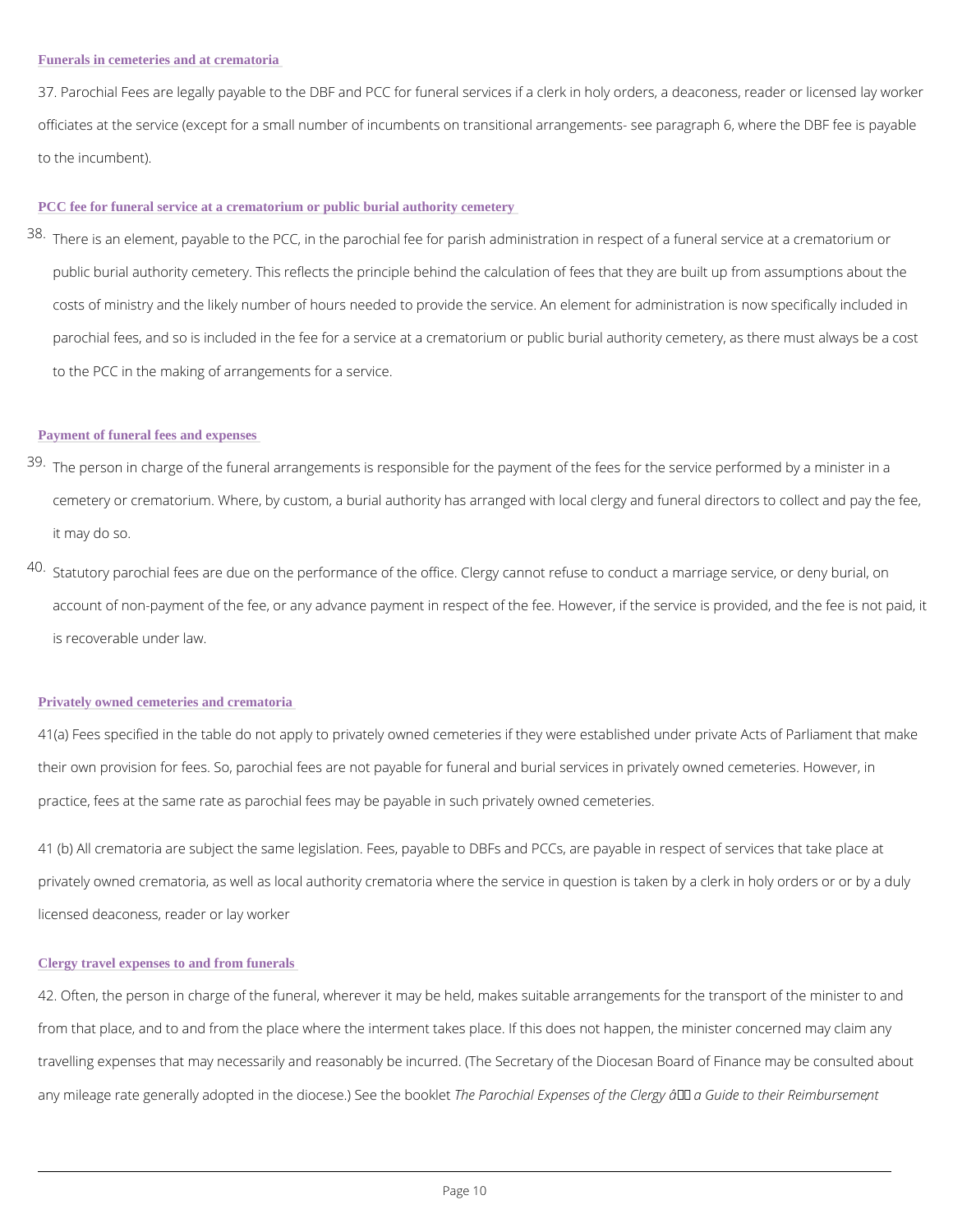- $^{4\,3}\,$ For the purposes of parochial fees,  $\hat{\mathrm{a}}\,\epsilon\,\mathrm{ce}$ burial $\hat{\mathrm{a}}\,\epsilon\,\bullet\,$  includes burial in a vault or brick grave a are prescribed for the burial of a boodfy creemmda**ted** the emburibaln arc<sup>hed</sup> oecohtyheerrollawful disposal of q remainshä € • means that cremated remains should be disposed of reverently in a churchyard or area of land designated by the bishop fof 1this purpose, or at sea.
- $44.$ The statutory fees for the burial of a body in the churchyard are payable to the DBF and PC churchyard or church burial ground even if, at the request of the family, no minister is pres officiates at the burial. Such burials are permissible only by virtue of the Burial Laws Amer which would have been payable for a Church of England burial are payable in respect of a b

# Â

[1] See Canon B38 and section 3 of the Church of England (Miscellaneous Provisions) Measure

# Burial on separate occasion in cemetery

 $^{\,4\,5}\,$ There is a parochial fee for a burial on a separate occasion in a cemetery. Separate occasi immediately preceding or following on from a service in church.― Similarly "immediate the service, burial or cremation takes place, and  $\hat{\mathbf{a}} \in \mathbf{\hat{c}}$  ona $\hat{\mathbf{c}} \in \mathbf{a}$  includes the  $\hat{\mathbf{b}}$  ay afte

[1] See article 1 of part 2 of schedule A1 to the 1986 Measure, as amended

### Circumstances where faculties are required

- $^{4\,6}$  A faculty is required to authorise the interment or deposit of cremated remains in a church In such a case, the fees payable, in addition to the fee for the granting of the faculty, are:
- $1\cdot$ where the act is authorised by a general faculty, the same as the fee for burial in a church  $2\cdot$ where the act is authorised by a particular faculty, such sums as the Chancellor may deterr

 $47$  Separate fees, payable to the DBF, are prescribed for the attendance of a minister at a con

crematorium immediately preceding or following on from a service in church.

 $^{4\,8}$  These fees are listed in the fees table for funerals, burials, and monuments, as  $\hat{\rm a}\, \epsilon$  Burial c

remains, in cemetery immediately preceding or following on from service in church', and

from service in church. $\hat{a} \in \mathbb{T}^M$  Fees are built up from assumptions about the costs of ministry

service.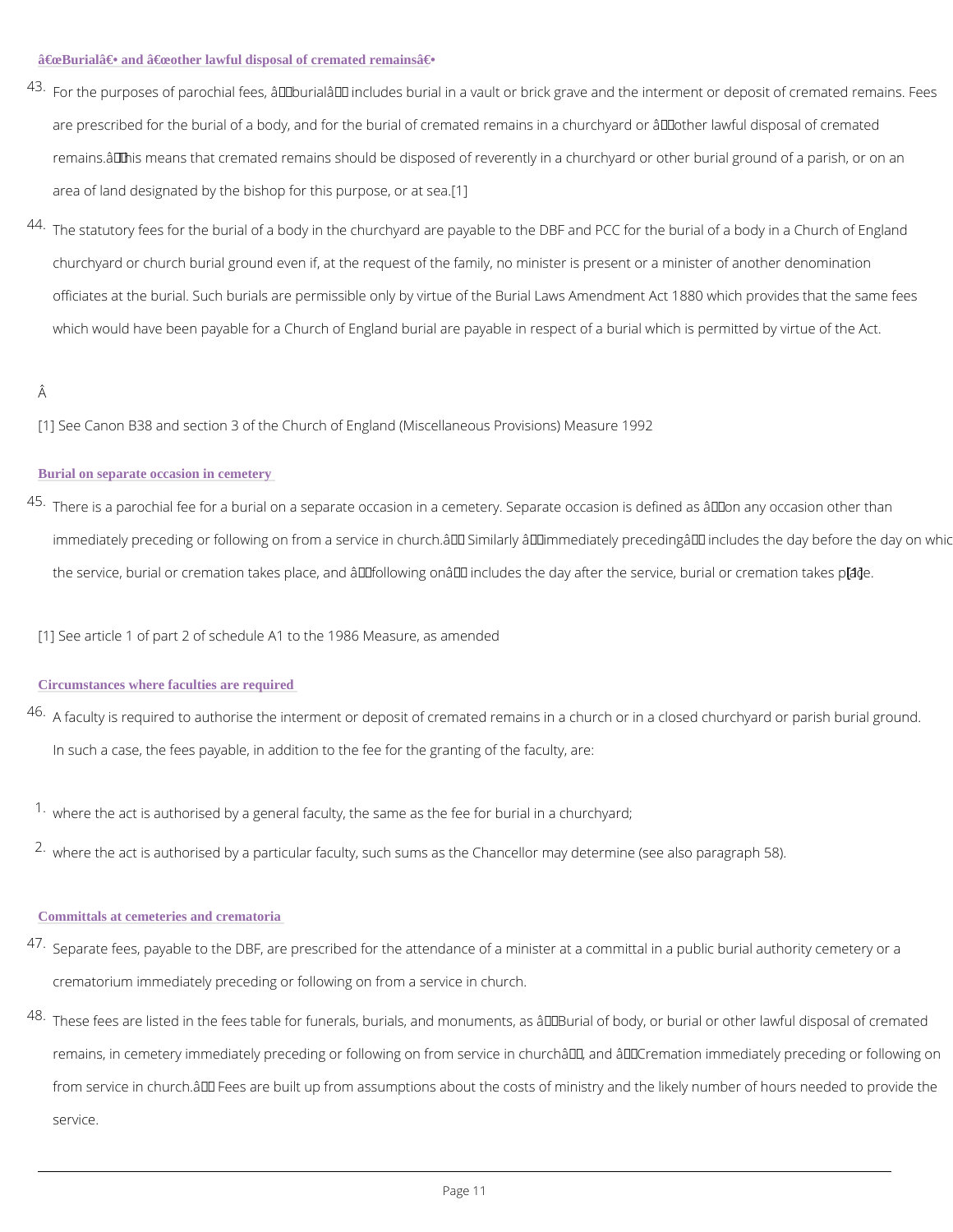$^{4\,9}$  The appropriate one of these fees is payable in addition to the fee for a funeral service in attend at the burial authority cemetery or at a crematorium.

#### Grave-digging

 $^{50}$  The fees for burials do not include charges for grave-digging and subsequent filling in and a parochial officer, should be regulated from time to time by the incumbent and parochial c mason's work will also be additional.

 $51$  Payment of parochial fees does not confer any right to construct a new vault, or an exclusi granted conferring such rights for a specified period, the amount and destination of any fee is determined by the Chancellor.

- (a) parishioners (which term includes persons dying in the parish);
- (b) non-parishioners who nevertheless have a statutory right (e.g. under the Pastoral Measur
- (c) persons on the church electoral roll at the date of death.
- $^{\textbf{53}}$  The burial, in the churchyard of the body, or burial or other lawful disposal of cremated ren burial in the churchyard is only permissible with the consent of the incumbent. Under section Provisions) Measure 1976, the incumbent must, in giving such consent, have regard to any council; if there is no incumbent, the priest-in-charge or curate, or, if there is no such per
- $^{54}$  Parochial fees for burials apply to all burials (whether of a body or cremated remains). Lik of cremated remains apply to all other lawful disposals of cremated remains. Incumbents ar

than the parochial fees for the burial of the body or cremated remains, or the other lawful

#### Grave spaces and vaults - reservation of

#### Who has the right of burial in the churchyard

 $52$  Only certain persons have a right by law for their bodies to be buried in the churchyard, pr

the right to be buried in the churchyard.

Monuments, faculties for, etc.

<sup>55.</sup>The term "mi**onclundenstâh⊕•**adstone, cross, kerb, border, vase, chain, railing, tablet, plaque, or tomb of any other kind. Parochial fees are payable for any monument or additional inscri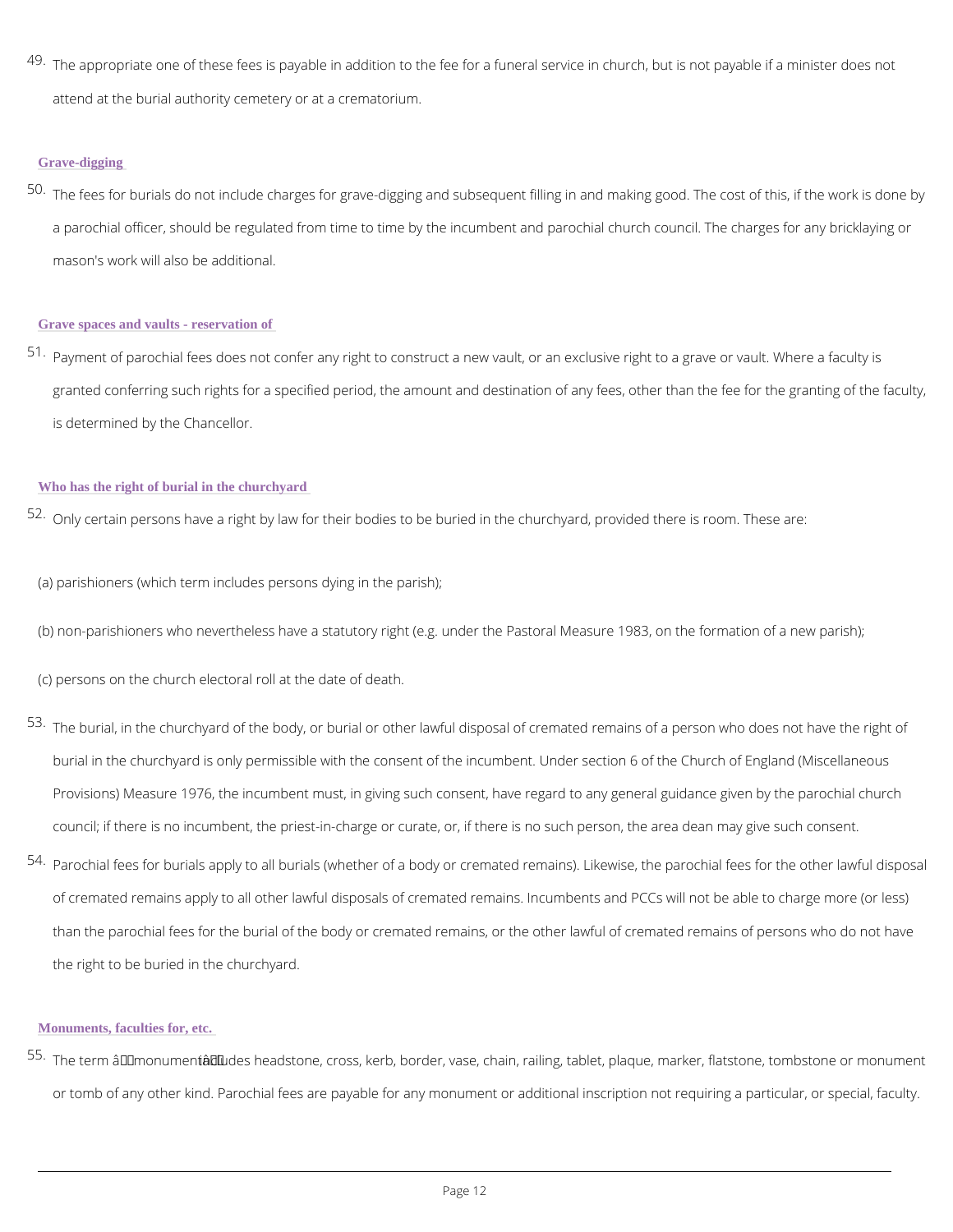$^{56}$  Legally, no monument can be erected in a churchyard without a faculty. In practice, howeve a faculty for an ordinary monument provided it complies with whatever general directions fo and provided also that the incumbent consents.

 $^{\text{57}}$  A faculty is required for the erection of a monument in a church or for any additional inscri  $58$  When a particular, or special, faculty is sought for a monument in a churchyard or a church payable to the incumbent and/or parochial church council will be determined by the Chance

59. Fees for monuments commemorating persons under the age of 16 years who have died and in the churchyard, apply as they would if the person who had died was aged 16 years or over.

#### Monuments for children (persons under the age of 16 years)

# Vaults

60.See paragraphs 43 and 51

# Searches: Deposited registers

 $61$  Attention is drawn to the provisions of the Parochial Registers and Records Measure 1978 ( (Miscellaneous Provisions) Measure 1992) whereby some parish registers and records must others may be. Where registers have been so deposited, the arrangements for access rest w

 $^{63}$ The table of fees prescribes a statutory charge only for a  $\hat{\mathtt{a}}\, \infty$  particular search  $\hat{\mathtt{a}}\, \infty$ , i.e. a s which the searcher has some knowledge and where the approximate date is known. The fee negotiable with the PCC.

 $^{6\,4}$  It should be noted that no fee at all may be charged for a "particular search― for an e

however, a fee prescribed by the Secretary of State for providing a certified copy of an ent

#### Statutory searches

 $^{\rm 62}$  The custodians of registers retained in a parish have a statutory obligation to make registe members of the public at all reasonable hours and to provide, if requested, certified copies

### Statutory charges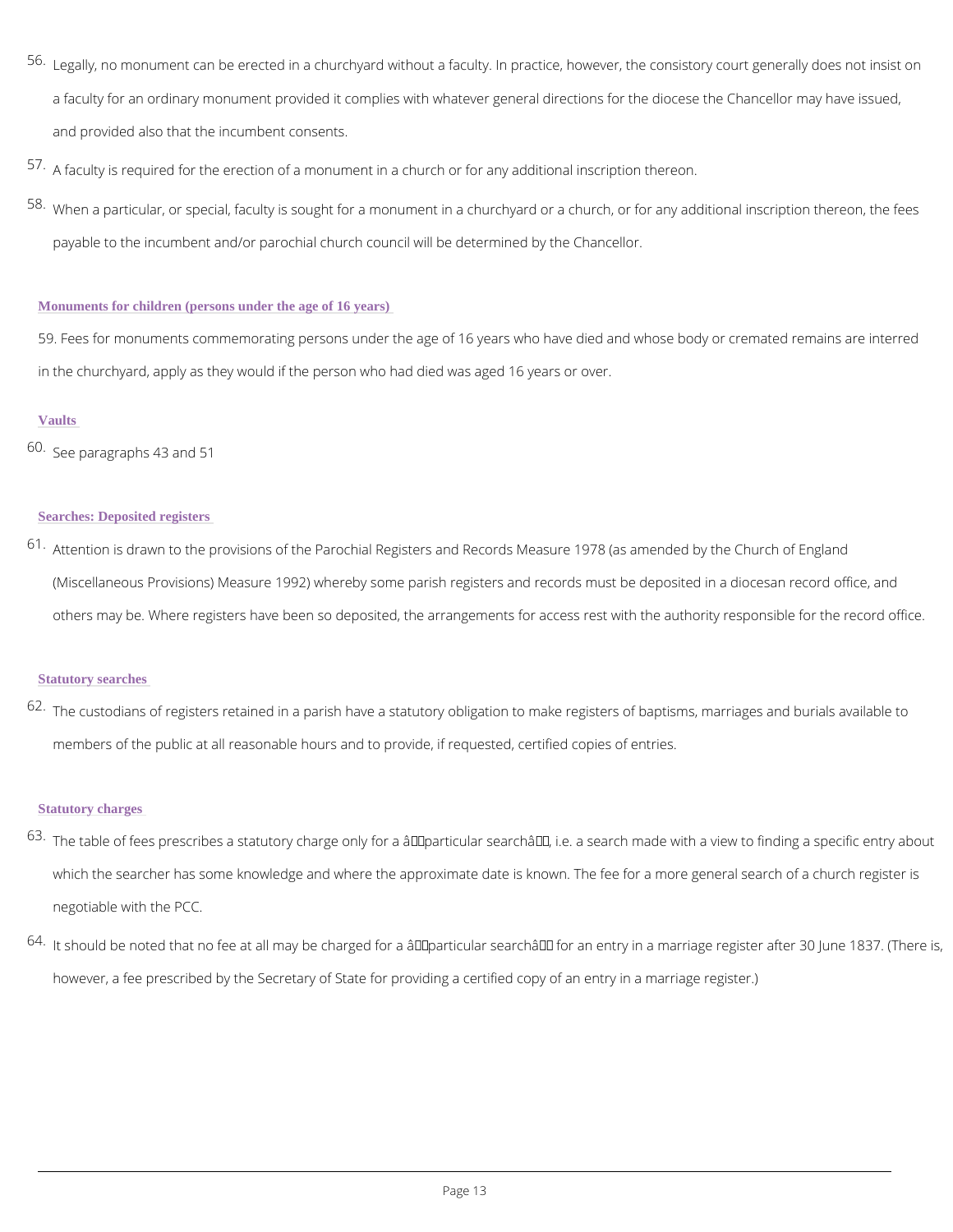$^{\,6\,5}\,$ Charges for other types of searches in registers retained in the parish should normally be  $s$ should be on the basis of the rates for the  $\hat{a} \in \text{ce}$  particular searches  $\hat{a} \in \bullet$  prescribed in the tab not covered by the statutory charges are those:

(a) conducted by correspondence (where a custodian undertakes voluntarily to make a search that payment should be sought in advance);

(b) of a general nature, i.e. not undertaken with a view to tracing a particular entry;

(c) in registers other than for baptisms, marriages and burials;

(d) in such civil records as may remain in parochial custody (except for certain tithe docume

 $67$  In some dioceses the Diocesan Books and Documents Committee may have issued guidance charges may be made for bona fide students or persons carrying out academic research for of registers should be guided by such advice.

# Custody of records

 $66$  For further information about the custody of paroch Gualide gtiost the resonance of Registers and Re Revised Edition (1992) ISBN 978 0 7151 CINDER4 5 Has as a iPausul Hosthraiceneng the Measure itself.

# Special arrangements for bona fide research work

#### Legislation cited in this Guide

Up to date versions of all legislation cited in thiesg Gs which can a he if ound on the

Â

Baptismal Fees Abolition Act 1872

Baptismal Registers Measure 1961

Burial Laws Amendment Act 1880

# Church of England (Miscellaneous Provisions) Measure 1976

Church of England (Miscellaneous Provisions) Measure 1992